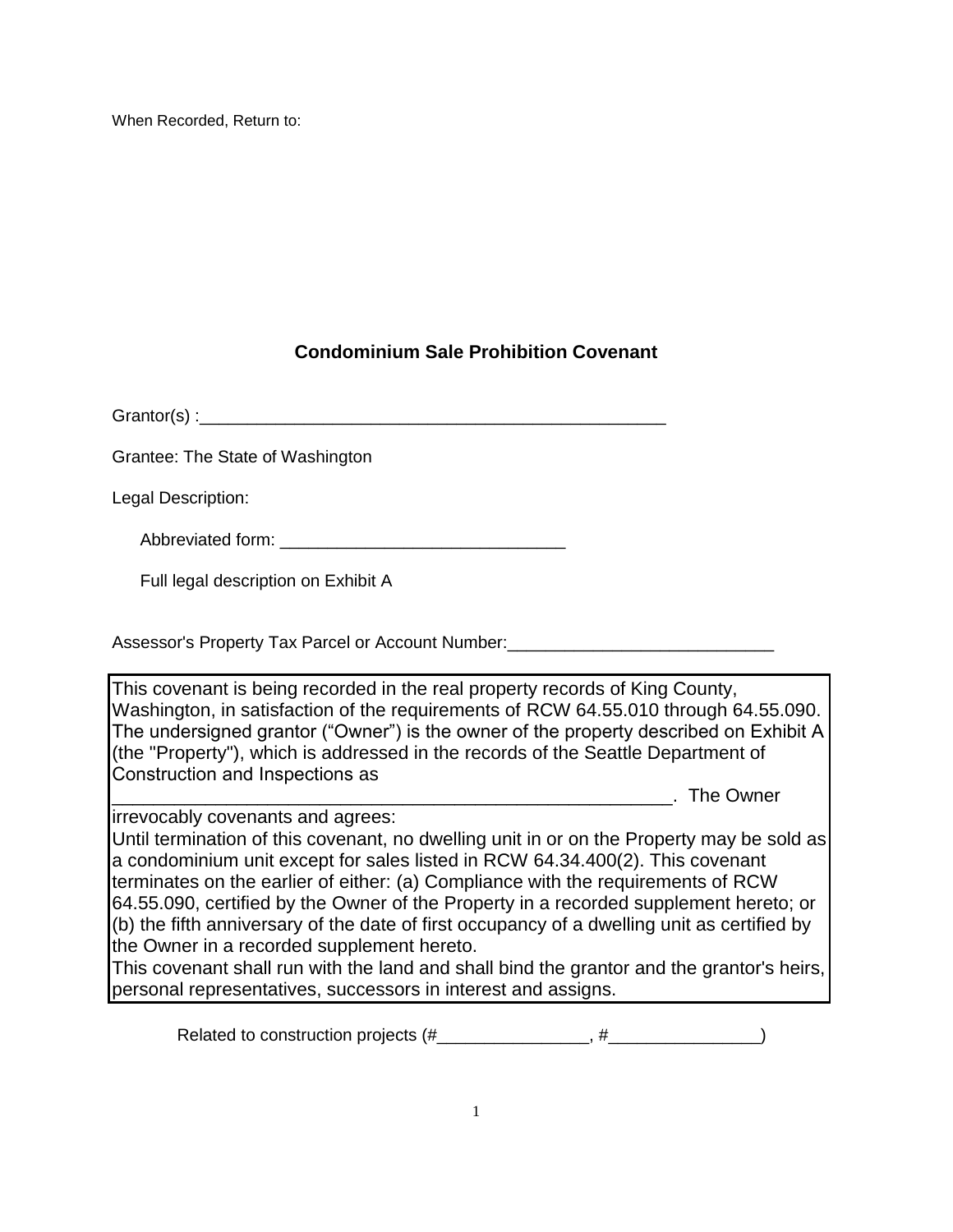# **SIGNATURES, ACKNOWLEDGEMENTS AND NOTARY**

|                                | (INDIVIDUAL-attach more pages if needed)                                         |  |
|--------------------------------|----------------------------------------------------------------------------------|--|
| Dated:_______________________  | State of Washington<br>$\lambda$                                                 |  |
|                                | ) SS                                                                             |  |
|                                |                                                                                  |  |
|                                | I certify that I know or have satisfactory evidence that _______________________ |  |
| <b>Owner/Grantor Signature</b> | is the person who appeared before me, and said                                   |  |
|                                | person acknowledged that he/she signed this instrument and acknowledged it to    |  |
|                                | be his/her free and voluntary act for the uses and purposes mentioned in the     |  |
| <b>Printed Name</b>            | instrument.                                                                      |  |
|                                |                                                                                  |  |
|                                |                                                                                  |  |
|                                |                                                                                  |  |
|                                | NOTARY PUBLIC in and for the State of Washington                                 |  |
|                                |                                                                                  |  |
|                                |                                                                                  |  |
|                                |                                                                                  |  |
|                                |                                                                                  |  |
|                                |                                                                                  |  |
|                                |                                                                                  |  |
|                                |                                                                                  |  |
|                                |                                                                                  |  |
|                                |                                                                                  |  |
|                                |                                                                                  |  |
|                                |                                                                                  |  |
|                                |                                                                                  |  |
|                                |                                                                                  |  |
|                                |                                                                                  |  |
|                                |                                                                                  |  |
|                                |                                                                                  |  |
|                                | Use this space for Notary Seal                                                   |  |

 $\_$  ,  $\_$  ,  $\_$  ,  $\_$  ,  $\_$  ,  $\_$  ,  $\_$  ,  $\_$  ,  $\_$  ,  $\_$  ,  $\_$  ,  $\_$  ,  $\_$  ,  $\_$  ,  $\_$  ,  $\_$  ,  $\_$  ,  $\_$  ,  $\_$  ,  $\_$  ,  $\_$  ,  $\_$  ,  $\_$  ,  $\_$  ,  $\_$  ,  $\_$  ,  $\_$  ,  $\_$  ,  $\_$  ,  $\_$  ,  $\_$  ,  $\_$  ,  $\_$  ,  $\_$  ,  $\_$  ,  $\_$  ,  $\_$  ,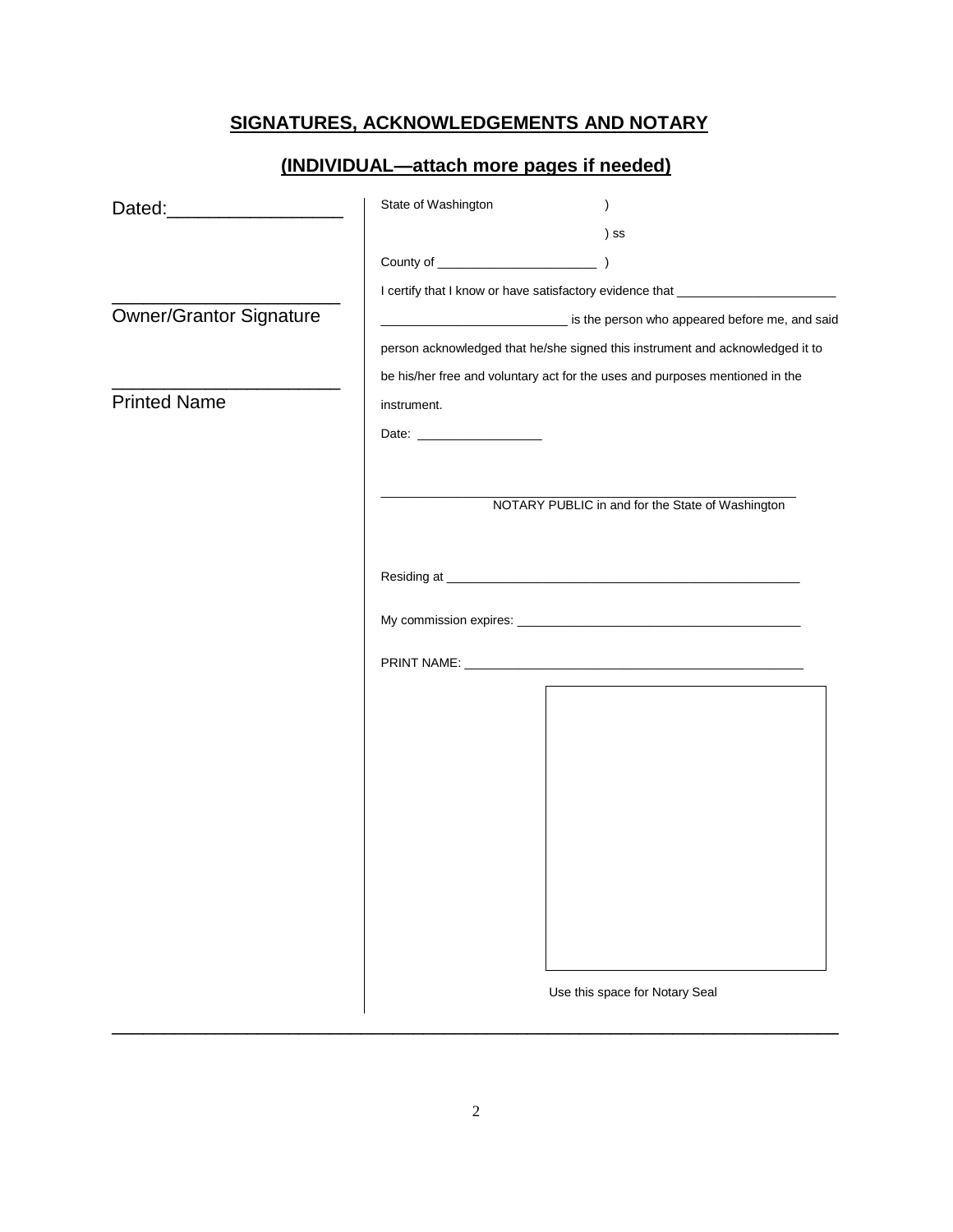# (**CORPORATE OWNER, PARTNERSHIP OWNER, LIMITED LIABILITY COMPANY OWNER/OTHER LEGAL ENTITY OWNER—attach more pages if needed)**

| Dated: ______________________ |                                                                                  |                                                                                         |  |
|-------------------------------|----------------------------------------------------------------------------------|-----------------------------------------------------------------------------------------|--|
|                               | State of Washington                                                              |                                                                                         |  |
|                               |                                                                                  | ) SS                                                                                    |  |
|                               |                                                                                  |                                                                                         |  |
|                               | I certify that I know or have satisfactory evidence that _______________________ |                                                                                         |  |
|                               |                                                                                  | is the person who appeared before me,                                                   |  |
| (Full Legal Name of Entity)   | and said person acknowledged that he/she signed this instrument, on oath stated  |                                                                                         |  |
|                               | that he/she was authorized to execute the instrument and acknowledged it as      |                                                                                         |  |
| Signature                     |                                                                                  |                                                                                         |  |
|                               |                                                                                  | authority, e.g., partner, trustee, title of officer, personal representative, guardian, |  |
|                               |                                                                                  |                                                                                         |  |
| <b>Printed Name</b>           |                                                                                  | (name of owner/entity of                                                                |  |
|                               |                                                                                  | behalf of whom instrument was executed), to be the free and voluntary act of such       |  |
|                               |                                                                                  | party for the uses and purposes mentioned in the instrument.                            |  |
| Title                         |                                                                                  |                                                                                         |  |
|                               |                                                                                  |                                                                                         |  |
|                               |                                                                                  |                                                                                         |  |
|                               |                                                                                  | NOTARY PUBLIC in and for the State of Washington                                        |  |
|                               |                                                                                  |                                                                                         |  |
|                               |                                                                                  |                                                                                         |  |
|                               |                                                                                  |                                                                                         |  |
|                               |                                                                                  |                                                                                         |  |
|                               |                                                                                  |                                                                                         |  |
|                               |                                                                                  |                                                                                         |  |
|                               |                                                                                  |                                                                                         |  |
|                               |                                                                                  |                                                                                         |  |
|                               |                                                                                  |                                                                                         |  |
|                               |                                                                                  |                                                                                         |  |
|                               |                                                                                  |                                                                                         |  |
|                               |                                                                                  |                                                                                         |  |
|                               |                                                                                  |                                                                                         |  |
|                               |                                                                                  |                                                                                         |  |
|                               |                                                                                  | Use this space for Notary Seal                                                          |  |

 $\_$  ,  $\_$  ,  $\_$  ,  $\_$  ,  $\_$  ,  $\_$  ,  $\_$  ,  $\_$  ,  $\_$  ,  $\_$  ,  $\_$  ,  $\_$  ,  $\_$  ,  $\_$  ,  $\_$  ,  $\_$  ,  $\_$  ,  $\_$  ,  $\_$  ,  $\_$  ,  $\_$  ,  $\_$  ,  $\_$  ,  $\_$  ,  $\_$  ,  $\_$  ,  $\_$  ,  $\_$  ,  $\_$  ,  $\_$  ,  $\_$  ,  $\_$  ,  $\_$  ,  $\_$  ,  $\_$  ,  $\_$  ,  $\_$  ,